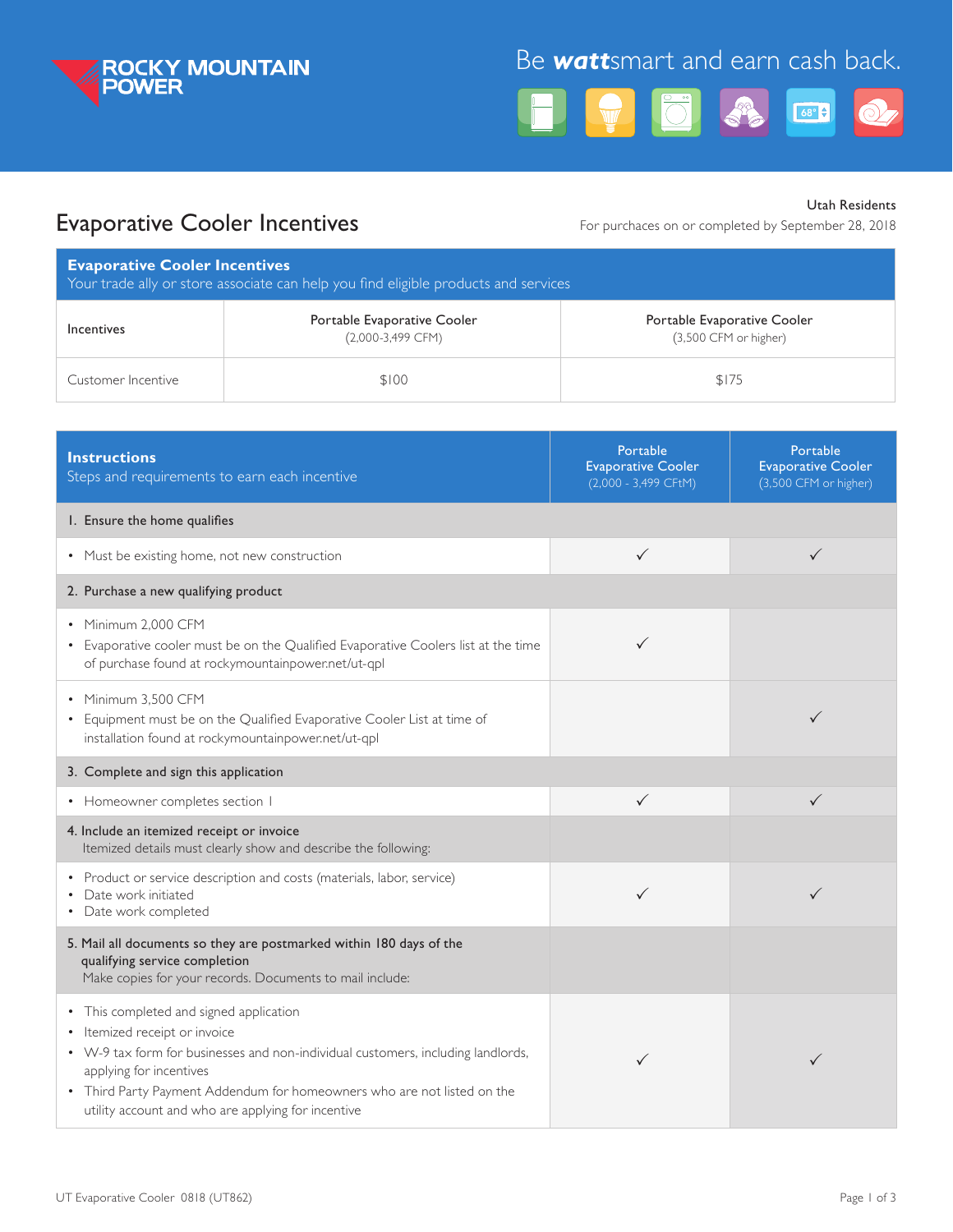## SECTION 1 - Homeowner completes and submits with section 2

## Incentive Selection

I am applying for this incentive:  $\Box$  Portable evaporative cooler (2,000 - 3,499 CFM)  $\Box$  Portable evaporative cooler (3,500 CFM or higher)

| Homeowner and Property Information                                                                                       |  |  |                                                        |  |  |       |          |  |  |  |
|--------------------------------------------------------------------------------------------------------------------------|--|--|--------------------------------------------------------|--|--|-------|----------|--|--|--|
| Utility account number                                                                                                   |  |  |                                                        |  |  |       |          |  |  |  |
| Name on utility account                                                                                                  |  |  |                                                        |  |  |       |          |  |  |  |
| Address where product was installed                                                                                      |  |  | City                                                   |  |  | State | Zip Code |  |  |  |
| Address where incentive check should be mailed                                                                           |  |  | City                                                   |  |  | State | Zip Code |  |  |  |
| Daytime phone for questions about your application                                                                       |  |  | Email address for questions about your application     |  |  |       |          |  |  |  |
| Square footage of home                                                                                                   |  |  | Year home built                                        |  |  |       |          |  |  |  |
| $\Box$ Manufactured home<br>Home type: $\Box$ Single family home                                                         |  |  | $\Box$ Multifamily home                                |  |  |       |          |  |  |  |
| Home's current primary cooling source (select one)<br>$\Box$ Central air conditioner<br>$\Box$ This evaporative cooler   |  |  | Electric heat pump (ducted or ductless)<br>$\Box$ None |  |  |       |          |  |  |  |
| $\Box$ No<br>Did home's primary heating source serve at least 80% of the home's conditioned living space? $\Box$ Yes     |  |  |                                                        |  |  |       |          |  |  |  |
|                                                                                                                          |  |  |                                                        |  |  |       |          |  |  |  |
| $\Box$ (Optional) I decline to receive additional energy-efficient product incentive information.                        |  |  |                                                        |  |  |       |          |  |  |  |
| How did you hear about cash incentives for energy-efficient products and services for your home? (select all that apply) |  |  |                                                        |  |  |       |          |  |  |  |

| Product and Installation Information<br>Section to be completed by homeowner | Portable Evaporative Cooler<br>$(2,000 - 3,499$ CFM) |              | <b>Portable Evaporative Cooler</b><br>(3,500 CFM or higher) |  |  |
|------------------------------------------------------------------------------|------------------------------------------------------|--------------|-------------------------------------------------------------|--|--|
| Manufacturer/Brand                                                           |                                                      | Model number |                                                             |  |  |
| Serial number                                                                | Date of purchase (month/day/year)                    |              | Price of portable evaporative cooler                        |  |  |

#### Homeowner's Acceptance of Terms

I hereby certify that all information is accurate including claims of customer and equipment information. I confirm that the improvements I installed were not required by code. I understand that information related to the completeness of my application may be shared with contractors. I also understand that the status of my application may be shared with third parties on an aggregated basis. I have read all terms and conditions and acknowledge that Rocky Mountain Power may verify all the information provided. Incentive checks are paid to the Rocky Mountain Power account holder. Customers are responsible for payment to contractors.

|                  | $\sim$<br>Customer signature | Date |
|------------------|------------------------------|------|
| <b>SIGN HERE</b> |                              |      |